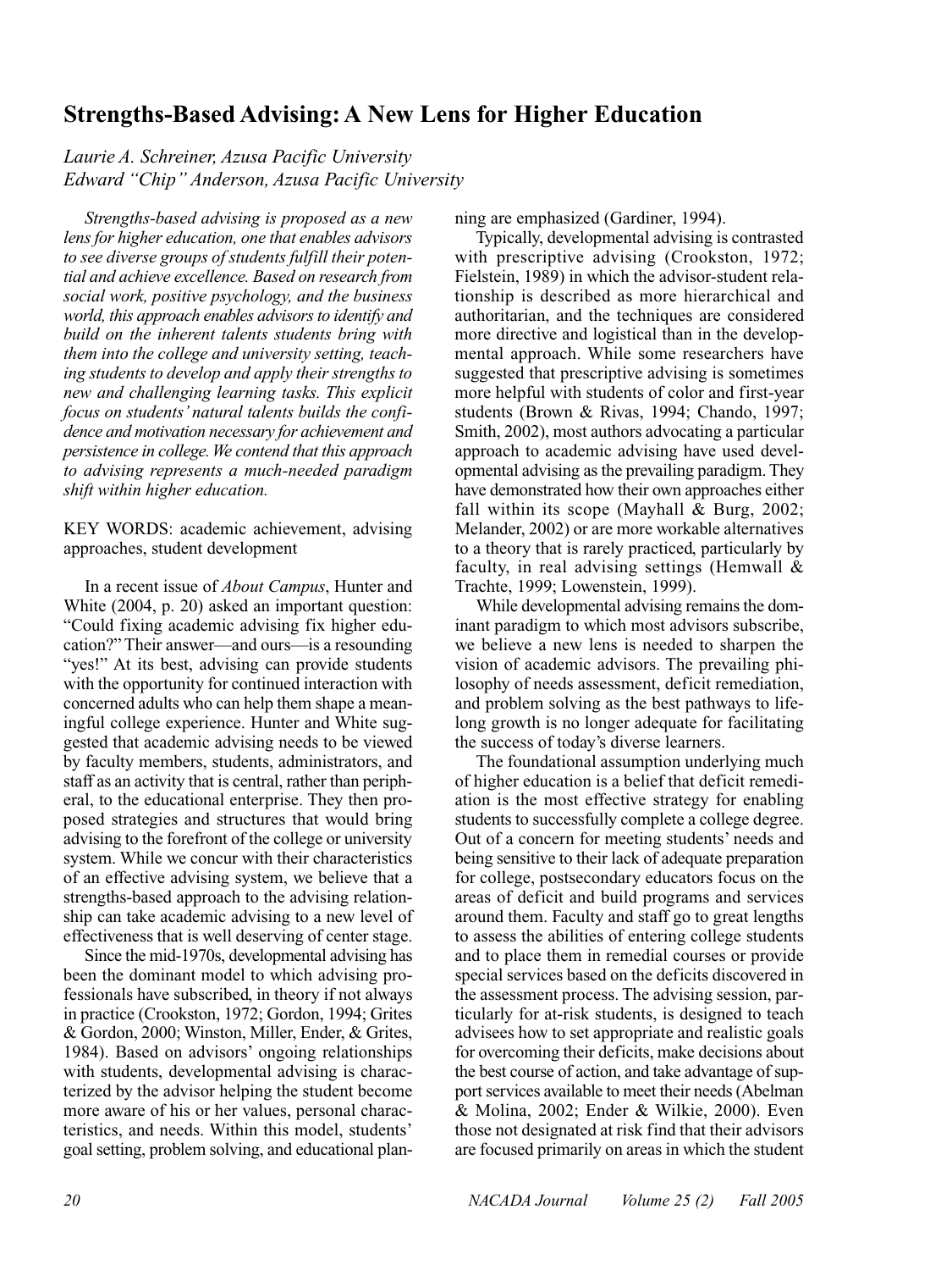needs assistance to meet the expectations placed on her or him in the college environment. Advisors may discuss students' strengths in the assessment process, but too often this discussion remains rhetoric, a postscript offered as the student leaves the office.

Those in American higher education are not unique in a deficit-based philosophical approach to improved success. Gallup surveys conducted in countries around the world show that the majority of people surveyed believes that addressing weaknesses will "help people improve more" than will an emphasis on their strengths (Hodges & Clifton, 2004). As we as well as Hodges and Clifton have seen, addressing weaknesses can result in at least short-term improvement: performance often improves, but not to levels of excellence and often at a very high price. Attrition rates remain very high among at-risk students, and low levels of academic motivation are often the norm (Anderson & McGuire, 1997). In addition, as Yarbrough (2002, p. 63) noted, advising encounters that consist of "probing questions designed to illuminate and clarify the shortcomings and inadequacies of the student . . . [are] potentially demoralizing." As a result of this reduced motivation, students become less involved in the campus community, believing that they do not really belong there in the first place, and they actively avoid and resist the very services designed to help them overcome their deficits. Faculty and staff then invest less time and energy with these students, either believing that they should not have been admitted or believing that the students are not motivated enough to overcome their weaknesses. When student weakness is the focus of attention, a vicious cycle of low expectations is initiated among students, faculty members, and staff alike. In short, deficit-based remediation largely fails to address the most fundamental challenge in producing high academic achievement: student engagement in his or her own learning processes.

#### **The Foundations of Strengths-Based Advising**

Research conducted by the Gallup Organization (Clifton & Harter, 2003) has led to a potentially revolutionary discovery: Individuals who focus on their weaknesses and remediate them are only able to achieve average performance at best; they are able to gain far more—and even to reach levels of excellence—when they expend comparable effort to build on their talents. This discovery is of enormous import to higher education as a whole, but it has particular application to the relationships of advisors and students.

Building on the research initially conducted in

the business world (Buckingham & Clifton, 2001; Buckingham & Coffman, 1999; Harter & Schmidt, 2002), we have applied this discovery to the studentadvisor relationship with significant success (Schreiner, 2000, 2004) and are advocating a strengths-based approach to advising. While congruent in some ways with the developmental paradigm, through which advisors concentrate on student growth, the strengths-based approach provides a new lens through which to view students, the academic advising relationship, and the broader college experience. This lens shifts the focus of the advising sessions from areas of need to areas of talent and engagement. It is an approach through which advisors recognize student motivation as the central objective of advising and explicitly attempt to promote excellence in the student (Anderson & McGuire, 1997).

The foundations for a strengths-based approach to advising are interdisciplinary. One of these bases is characterized by the strengths perspective used in social work: People are assumed to possess much of what they need to grow and succeed (Saleebey, 1992, 1996; Weick, Rapp, Sullivan, & Kisthardt, 1989). Accounts of strengths-based development in business (Buckingham & Coffman, 1999; Clifton & Harter, 2003; Connelly, 2002; Harter & Schmidt, 2002; Hodges & Clifton, 2004) illustrate another pillar of the strengths-based approach. Those using the business model utilize feedback and awareness of talents in motivating people to excel. Positive organizational scholarship is emerging in the field of organizational development (Cameron, Dutton, & Quinn, 2003) and contributes an important perspective on thriving, flourishing, vitality, and meaning. The current emphasis on a psychology of human strengths evidenced in the positive psychology movement (Aspinwall & Staudinger, 2002; Seligman, 1998; Seligman & Csikszentmihalyi, 2000) also provides a theoretical foundation for the strengths-based approach to advising. This theory involves an emphasis on virtues (Peterson & Seligman, 2004) and optimal human functioning and has connections to psychological concepts of self-efficacy (Bandura, 1977, 1997), personal navigation (Sternberg & Spear-Swerling, 1998), and self-esteem (Baumgardner, 1990; Dodgson & Wood, 1998; Steele, Spencer, & Lynch, 1993).

Strengths-based advising uses students' talents as the basis for educational planning (Anderson & McGuire, 1997). It is based on the assumption that students have talents that they bring to the academic environment. These talents, defined as "naturally recurring patterns of thought, feeling, or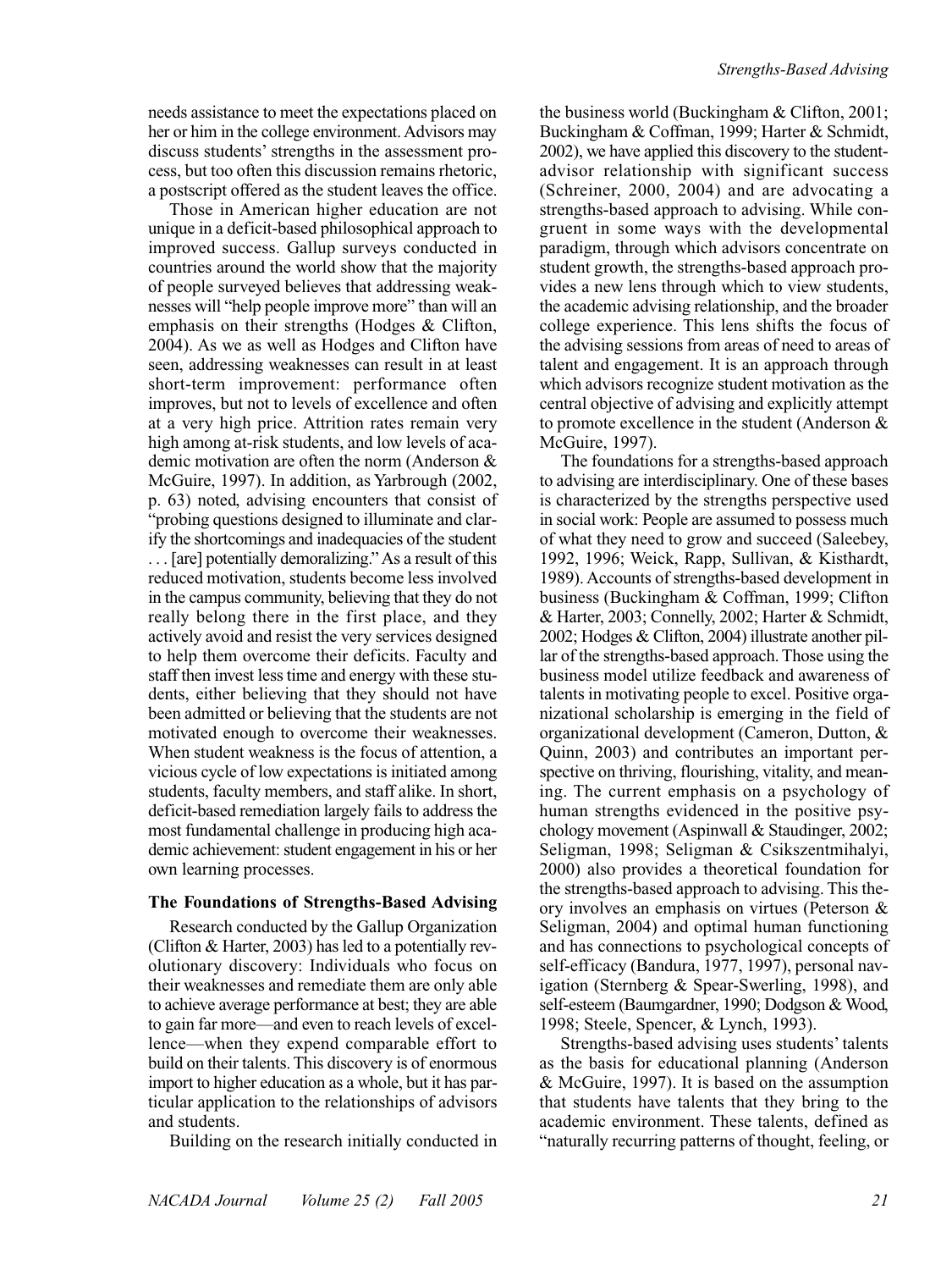#### *Laurie Schreiner & Edward "Chip" Anderson*

behavior that can be productively applied" (Clifton & Harter, 2003, p. 111), may include ways of processing information, interacting with people, perceiving the world, or navigating the environment. When combined with knowledge and skills acquired in the learning process, talents can be developed into strengths. A strength is thus "the ability to provide consistent, near-perfect performance in a given activity" (Clifton & Anderson, 2002, p. 8).

In interviews with over 2 million people in a variety of professions across the world, Clifton and Harter (2003) found three consistent characteristics of high achievers: They spend most of their time in their areas of strength; they focus on developing and applying their strengths while managing their weaknesses; they do not necessarily have more talents than other people, but they have developed their capabilities more fully and have learned to apply them to new situations. In many cases, these high achievers invent ways of capitalizing on their strengths as they approach unfamiliar or challenging tasks (Clifton & Anderson, 2002). Psychologists have verified this phenomenon in their studies of people's responses to failure (Dodgson & Wood, 1998). People with high self-esteem, who also tend to be the task-oriented high achievers, are significantly more likely to access thoughts about their personal strengths and suppress thoughts about their weaknesses after a failure. As a result, they rebound relatively quickly from the failure experience and reengage in achievement tasks. Their motivation and task persistence are, in fact, higher after a failure than after a success. As Dodgson and Wood (1998, p. 194) noted, "Focusing on strengths . . . holds the potential for a relatively adaptive response to life's slings and arrows. . . ."

Strengths-based advising is predicated on students' natural talents and is used to build their confidence while motivating them to acquire the knowledge base and skills necessary for college-level achievement. The advisor initiates this approach by identifying and increasing students'awareness of their talents. They then teach the advisees ways of developing their talents into strengths and further developing the competencies that will help them meet their educational and life goals. Finally, they help students apply their strengths to new or challenging situations, such as the career planning process, course selection, adjustment or academic difficulties, and the typical issues that students face in completing their college careers successfully.

#### **Shifting the Perspective to Strengths**

The strengths-based approach to advising, while congruent with developmental advising in its emphasis on a holistic approach to student growth and success and in its tenets of advising as teaching, differs from the developmental model in several significant ways. First, it is based on a different foundation: student motivation instead of needs assessment. Rather than assessing only student needs or the gaps that exist between student skills and the demands of the college environment, advisors using a strengths-based approach first address student motivation and assume that when students are more aware of their strengths, they will be motivated to set goals, achieve at a high level, make positive choices, and complete the tasks they set out to achieve. In many ways, focusing on student deficits and needs is focusing on the student who is not there. However, through a strengthsbased approach, the advisor works with the student who is there—the one who brings talents into the room as a foundation for addressing the future. As Weick et al. (1989, p. 353) noted, "People do not grow by concentrating on their problems. . . . The effect of a problem focus is to weaken people's confidence in their ability to develop in self-reflective ways." Loehr and Schwartz (2003) also suggested that feelings of deficit constrict an individual's attention and limit her or his possibilities rather than enable her or him to devise creative ways of growing.

Second, strengths-based advising shifts the focus from problems to possibilities. Rather than focusing on tasks that a student cannot complete or the problems the student faces, the advisor emphasizes the abilities a student possesses. He or she helps the student realize how her or his strengths can be used as resources when facing the challenges of the college experience. As Weick et al. (1989, p. 354) stated, "If anything, a strengths perspective is a strategy for seeing; a way to learn to recognize and use what is already available to them. [It] helps people see that they already possess much of what they need to proceed on their chosen path." This approach enables students to build on their past successes and continue to develop according to those strengths.

Third, through a strengths-based approach, advisors frame tasks differently than they do when using developmental advising. Rather than asking the causes of a student's difficulty in achieving academically, the advisor questions the student about the talents and situations that have enabled him or her to be successful in nonacademic arenas, such as athletics or music, and elicits conversations about the process that led to these accomplishments. This reconceptualization is similar to the effect garnered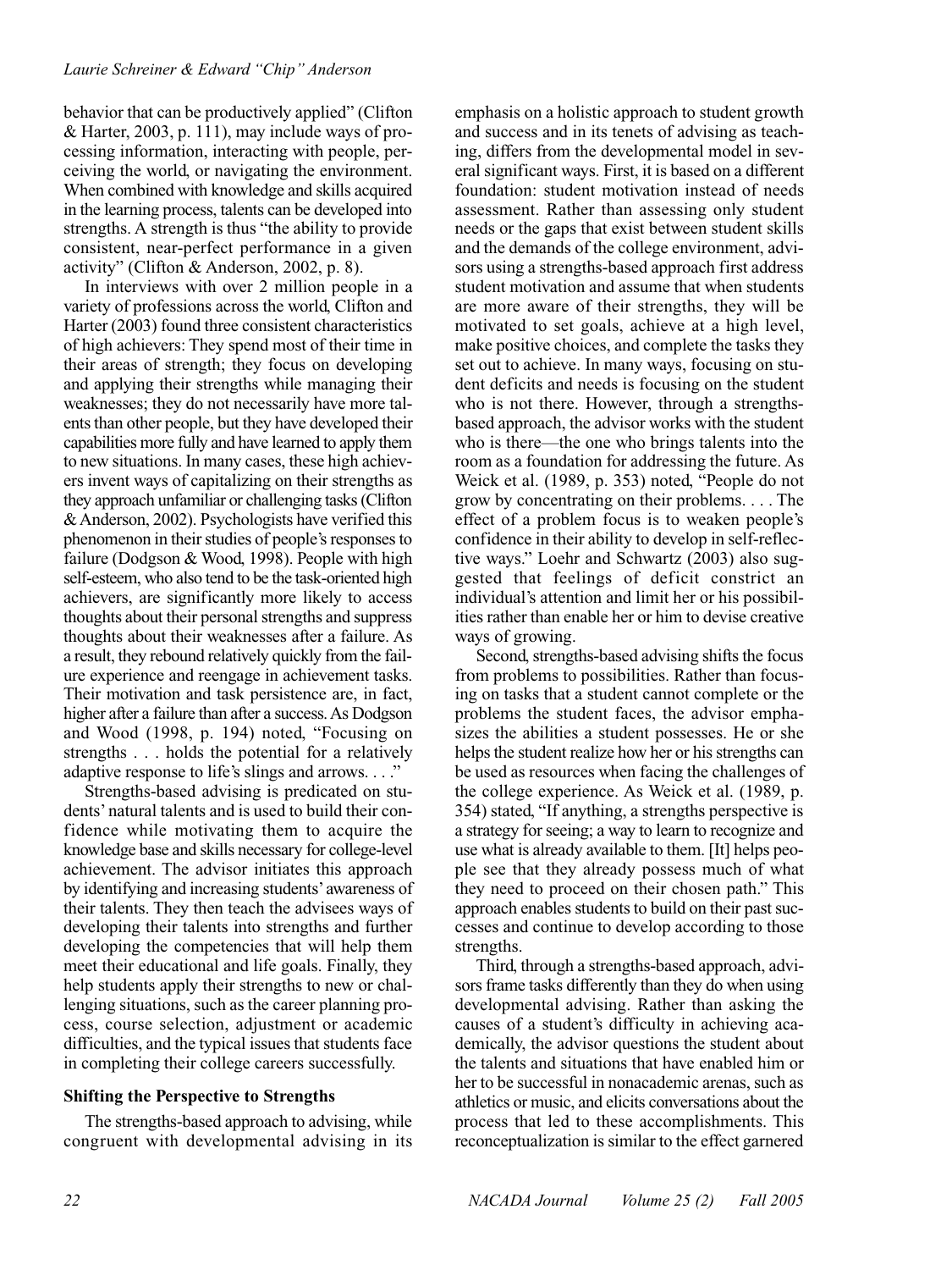from the *presuppositional question* that Mayhall and Burg (2002, p. 82) identified as part of solutionfocused advising. By presupposing, or assuming, that a strength exists, the advisor presents the task in a new way to the student.

Finally, the feeling students experience in the strengths-based advising session is different than that experienced through developmental advising. Through a strength-based approach, students feel understood and known by their advisors at a deeper level, experience higher motivation levels and a sense of direction and confidence, and report significantly higher satisfaction with advising than do those who receive advising that is deficit based (Schreiner, 2000). They consider the academic advising relationship to be positive because through it they primarily attend to areas that provide a foundation for future success and fulfillment. As strengths are discussed within a context of how they can be developed and applied, students are affirmed and their confidence increases (Schreiner, 2004). Baumgardner's (1990, p. 1,070) research demonstrates that knowing oneself leads to a sense of control and positive emotions that are essential to psychological well-being. In her broaden-andbuild theory of positive emotions, Fredrickson (2001, 2003) suggested, "Positive emotions broaden people's modes of thinking and action, which over time builds their enduring personal and social resources" (2003, p. 163).

A strengths-based approach to advising directly addresses the issue of student engagement in the learning process. As Ryan and Deci (2000) have pointed out, intrinsic motivation is facilitated by a sense of competence, facing "optimal challenges" (p. 70), feeling a sense of choice and self-directedness about the activities in which one is engaged, supportive relationships, and "freedom from demeaning feedback" (p. 70). By identifying and nurturing students' strengths, advisors motivate students to become engaged in the learning process. They encourage students while helping them identify the many choices they have for further developing their talents into strengths.

Two additional areas of research provide supportive evidence that strength-based advising can have a positive impact on learning. First, Clausen's (1998) research on psychological turning points of self-perceived growth and change as well as Aldwin, Sutton, and Lachman's (1996) research on the development of coping resources point to positive events as triggers; Clifton and Harter (2003, p. 115) suggested that identifying and understanding one's strengths can be a positive turning point for many individuals, "triggering changes in how people view themselves in the context of the world around them." Second, Harter and Schmidt's (2002) meta-analysis of research on employee engagement demonstrates that environments that provide opportunities for people to capitalize on their talents have employees with greater levels of engagement and higher levels of productivity than those who do not have the opportunity to apply their talent as consistently. Managers who utilized a strengths-based approach with their employees nearly doubled the likelihood of achieving abovethe-median performance, increased their employee retention by 44%, and increased productivity by 38%. In a pre-post control group study of 65 companies, Connelly (2002) documented a meaningful as well as statistically significant difference in employee engagement levels between those who learned about their strengths and how to apply them and those who did not.

#### **The Elements of Strengths-Based Advising**

Strengths-based advising begins with an identification of students'talents. Several methods may help advisors in this process. While the use of a specific instrument is not necessary, many advisors find concrete results from a strengths assessment to be helpful. The assessment results allow advisors to initiate conversation with students; they also validate and affirm students' experiences and provide both student and advisor with a common language with which to talk about strengths.

*Clifton StrengthsFinder*, published by The Gallup Organization and described by Clifton and Anderson (2002), is an instrument used to identify student strengths. Using a forced-choice format, students can take an on-line inventory in approximately 30 minutes. Results are presented as five signature themes that indicate areas of talent. There are 34 possible signature themes that have been identified from a Gallup study of excellence; these themes are "areas where the greatest potential exists for strengths building" (Hodges & Clifton, 2004, p. 256).

A student book, *StrengthsQuest: Discover and Develop Your Strengths in Academics, Career, and Beyond* (Clifton & Anderson, 2002), provides students with specific strategies for educational planning, career planning, and applying strengths to produce academic achievement. It includes access to a complete on-line curriculum and a wealth of strategies for applying strengths to all aspects of the college experience. The book also offers a curriculum outline and learning activities for faculty to use in the classroom.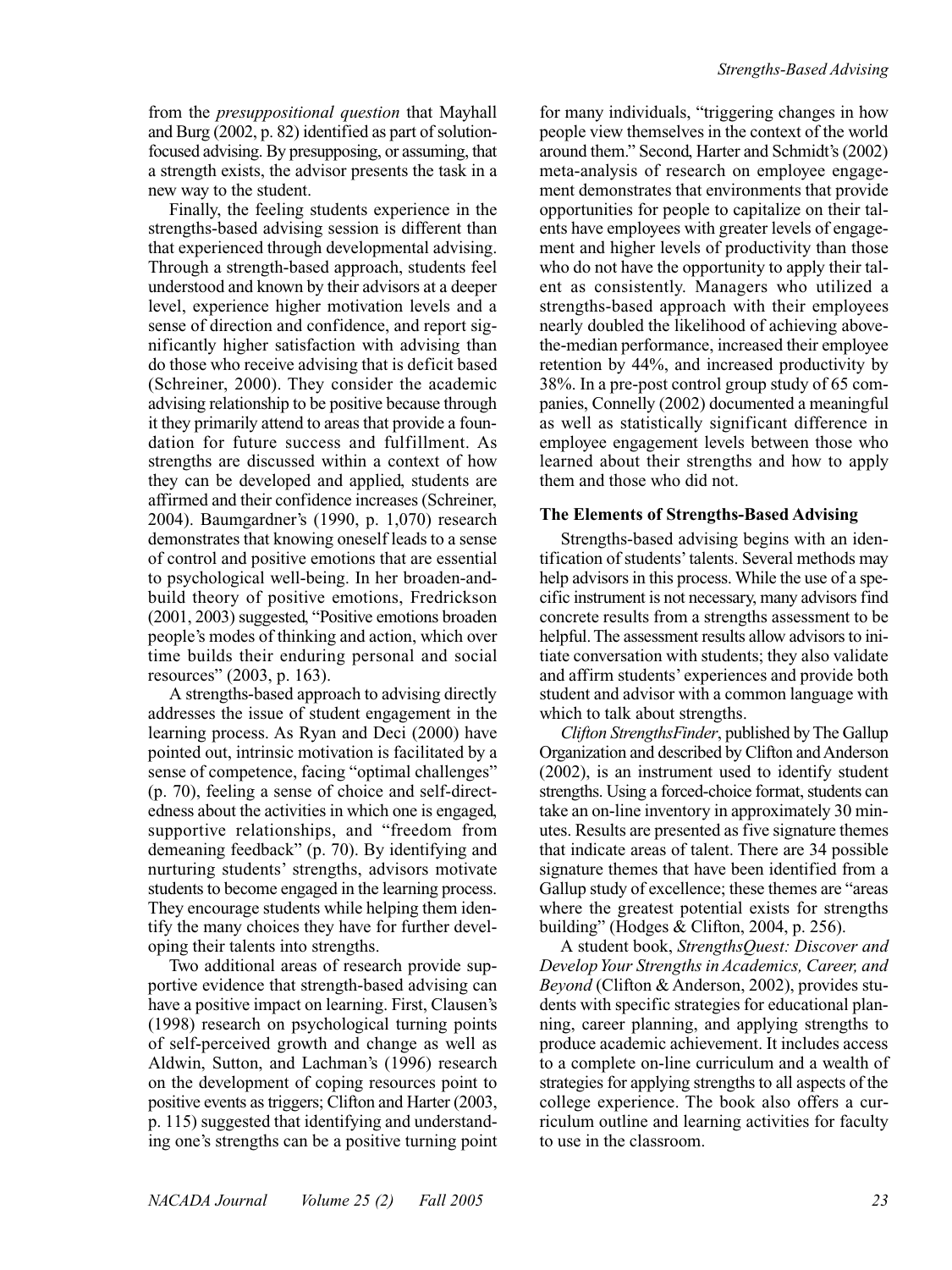#### *Laurie Schreiner & Edward "Chip" Anderson*

Advisors may find *CareerQuest*, published by the Institute for Motivational Living (Kulkin & Kulkin, 1997), helpful in identifying students' capabilities. This on-line assessment battery identifies students' strengths as evidenced in their personality styles (using the DISC instrument), learning styles, cognitive thinking styles, and values. Four separate instruments, each with their own on-line or paper curricula and exercises, provide students and advisors with feedback on student potential in these areas. Faculty guides are available for this instrument.

Advisors who do not have access to a particular instrument to identify strengths can ask students questions in the advising session that will enable them to help students identify their talents. For example, advisors can ask students about past accomplishments and explore with them the strategies that led to their successes in these previous situations. Advisors can ask students about their most recent high school experiences: What did they learn with the greatest ease? What did their teachers compliment them about most often? What was their favorite class? What subjects did they enjoy studying the most? (Hovland, Anderson, McGuire, Crockett, Kaufmann, & Woodward, 1997). Finally, they can pay attention to students' flow experiences, those times when excellence was achieved without conscious thought (Csikszentmihalyi, 1990) or to their yearnings (Clifton & Nelson, 1992). They can also ask students what they have always wanted to do or what they would do if all constraints ceased to exist. This approach is similar to Burg and Mayhall's "miracle question" (2002, p. 82) that leads students to explore possibilities they had not previously considered. Each of these lines of questioning can be effective ways of gaining insight into students' areas of strength.

Once students'potentialities have been identified, the advisors' next step is to increase students' awareness and appreciation of those strengths. Advisors can ask students which of their identified strengths seem most characteristic of them. They can ask students how they have used those strengths to succeed in the past and can ask about the settings in which they most often use these strengths. Advisors can also encourage students to confirm their strengths with the significant people in their lives, such as family and friends who know them well. Sometimes students are not accepting of their own strengths until others affirm them. Other students are reluctant to acknowledge their capabilities because they think there is nothing special about them: This is the way they have always been, and they think everyone else has these abilities as well. At still other times, students have difficulty appreciating their gifts because they have been criticized for them: Teachers may have labeled them as troublemakers for being gregarious; women may have received negative feedback for being assertive or competitive; men may have been ridiculed for expressing empathy. Thus, the advisor's task is to help students see their strengths as unique and affirm them as assets that can provide the foundation for success in college. This affirmation process is critical, particularly because it provides a cue for students that they can use to recruit their strengths as they face challenges or rebound from failures (Steele et al., 1993).

After identifying students' awareness of their strengths and increasing their awareness of those inclinations, advisors implement the third element of strengths-based advising and discuss with students their aspirations and determine with them which of their talent themes they want to develop further. Congruent with the developmental approach (Crookston, 1972; Gordon, 1994), advisors can ask students where they see themselves in 5 years or can ask about their dreams and life goals. The strengths-based approach can be used to encourage students to explore the specific knowledge and skills they need to build their talent themes into the strengths that can be subsequently applied to life goals. Students need to understand that strengths establish their pathways to goals (Lopez, 2004) and that the college experience can give them the specific venues, knowledge, and skills they need to reach their destinations.

After discussing students' aspirations, advisors can assist students in developing an action plan or a personal success plan. While this is not a new idea, researchers have found that a strengths-based approach applied to the action plan results in higher grade-point averages, increased student retention, greater perceived benefits of the action plan itself, and higher satisfaction with the total advising experience than when a needs assessment approach (through which students identify obstacles to overcome and deficits to address) is applied to the action plan (Schreiner, 2000). In the strengthsbased approach to generating an action plan, advisors ask students about the areas in which they most want to achieve college success and then help them identify the types of environments and activities that will enable them to flourish. In addition, they teach students to apply their strengths to areas needing improvement. Teaching students to transfer strengths from one setting to another, such as from the playing field to the classroom, is a criti-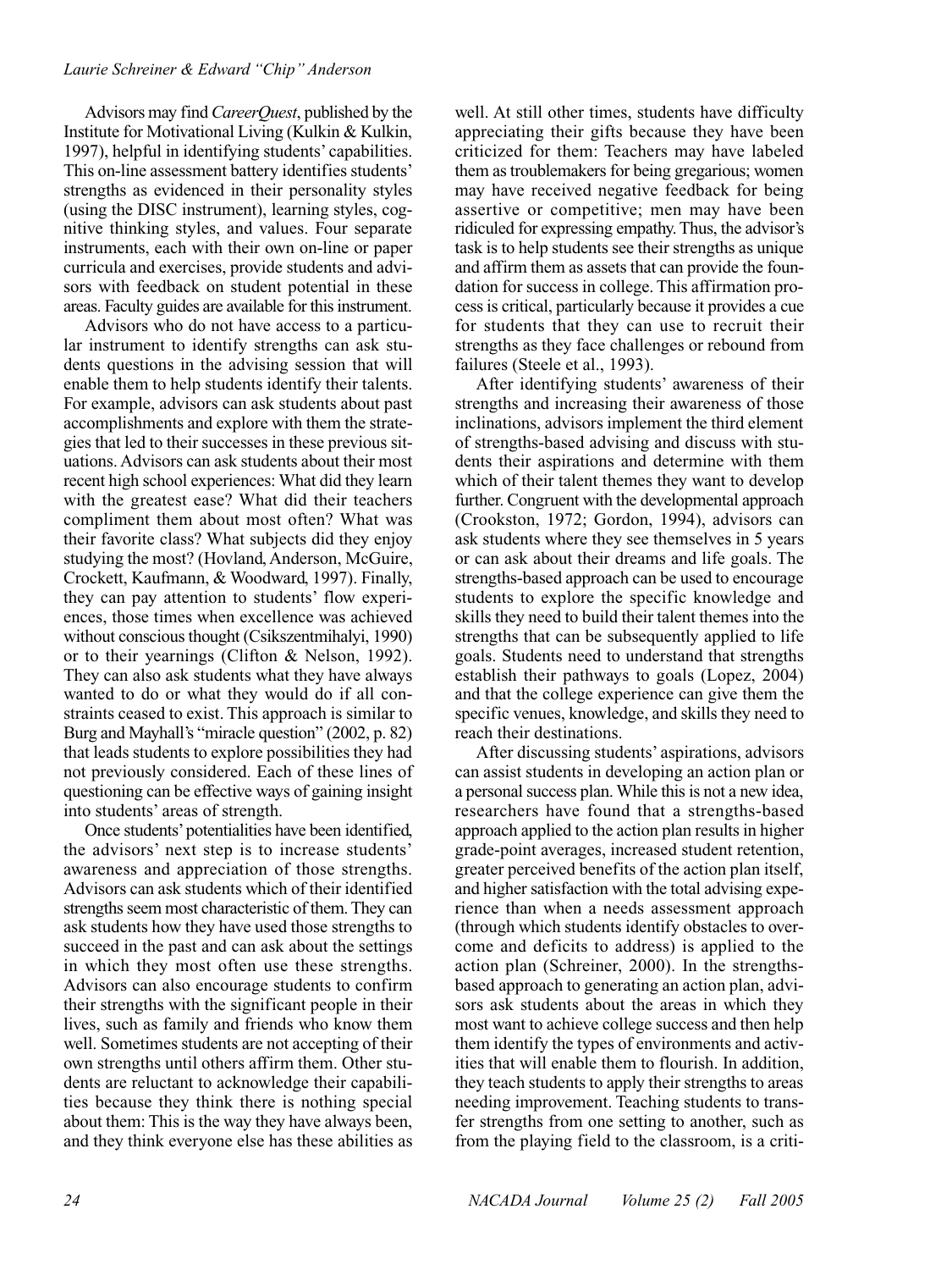cal component of a strengths-based approach to advising (Clifton & Anderson, 2002), yet it is often missing in the planned advising approach.

Consider Kenny, an all-American point guard on the college basketball team, who came to see his advisor about his academic difficulties in a required statistics course. Slouched in his chair and looking discouraged, he told of his unsuccessful attempts to pass a single exam. He claimed he was following his instructor's directions: He was studying with some women in the class who were getting A's; he was coming to class and trying to pay attention; he was working the formulas step-by-step, but he just did not understand the material, and the strategies were not getting him anywhere.

His advisor first asked, "What do you think enables you to be such a success on the basketball team?" Taken aback, Kenny reminded his advisor that he was there for help with his difficulties in statistics. The advisor remained persistent: What was it that made Kenny an all-American point guard? Kenny straightened in his chair and began to talk basketball: He attributed his success to his ability to "see the floor," to see the big picture of how the game was being played out, to know what he would do next if his first play did not result in a basket, to focus on the game and ignore the distractions of the cheering crowd, to adjust to the shifts in the game and change strategies when necessary. His advisor asked him about his practice habits: Did he wait until the night before a big game and then spend all night practicing in the gym? "Of course not," Kenny replied. "That would be stupid; you couldn't win games that way."

The advisor took Kenny's responses about basketball and applied them to statistics class. If Kenny practiced basketball on a daily basis to be successful, why not study for class daily too? If "seeing the floor" and being a big picture thinker were his strengths at point guard, could they not also be his strengths in learning statistics? Kenny needs to understand the big picture in the problems presented to him; in the case of statistics, why is a particular formula selected before the steps are completed? Realizing that he was studying with people who learned sequentially, which was different from his simultaneous approach to learning, Kenny saw that even though studying with others might be a strategy that often leads to success, it was not the way to enhance his understanding of statistics and he would have to select his study partners carefully. He also learned that he needed to hear more from the instructor about why certain statistical tests were chosen. His advisor also helped him see that the focus that

enabled him to ignore the crowds at the basketball games could help him concentrate his efforts during study time. And his strength in strategic thinking knowing what he would do if plan A did not result in success on the basketball court—could be applied to learning multiple ways of arriving at the correct results in statistical problems. Kenny left the advising session more confident that he could learn statistics, and by the end of the semester, he had earned a B in the course.

#### **A Strengths-Based Approach to Specific Advising Tasks**

While strategies for overall student success form the basis of strengths-based advising, other specific advising tasks can be approached from a strengths perspective. These tasks include educational planning, course selection, career planning, and helping students with adjustment or academic difficulties.

Once students are aware of their talents and have identified aspirations toward which to apply their strengths, educational planning becomes a more coherent process. Student motivation then becomes the foundation for educational planning. Advisors can ask students about their intellectual interests, their curiosities, and how much time and energy they are willing to invest in their college experiences. They can match students' interests and talent themes to particular majors and courses of study. They can point out how particular environments allow their talents to flourish and how particular majors provide a venue in which to capitalize on certain strengths. In addition, advisors can discuss with students specific courses, cocurricular experiences, and work opportunities that would lead to the maximum development of their strengths.

Once the student has identified her or his strengths and goals, course selection becomes a more informed process. In a strengths-based approach to course selection, the advisor encourages students to select courses that are a good fit, that are compatible with their talent themes, their levels of preparation, and existing knowledge and skills. The advisor's primary task is to probe for the student's intellectual interests and curiosities. Courses that address these interests serve as a source of motivation to learn. The advisor can assist a student in perceiving the benefits of a particular course by explaining how it will help him or her develop the skills and knowledge needed to turn individual talents into strengths and thus reach personal and professional objectives.

The strengths-based approach can also be applied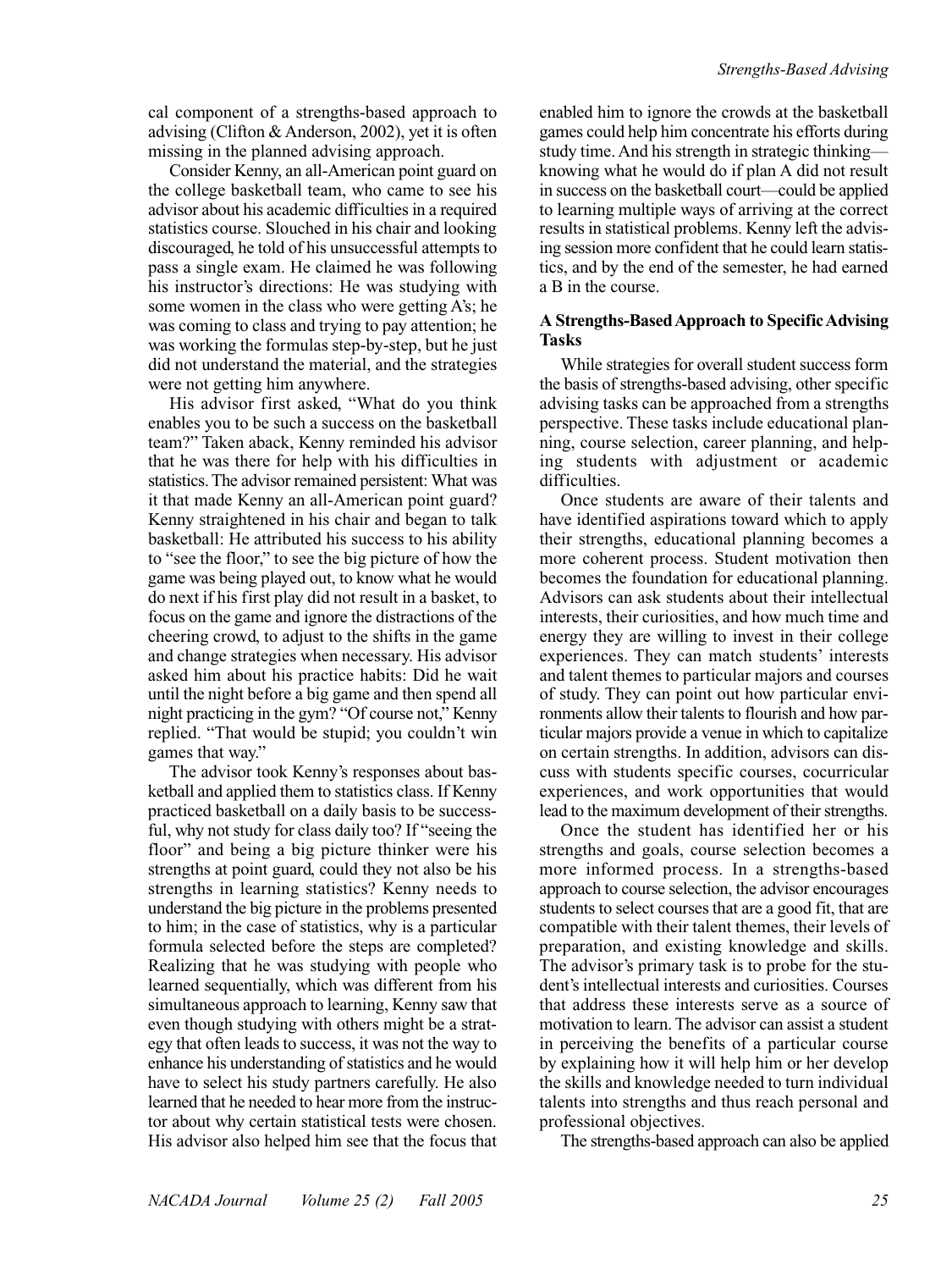to the career planning process. The advisor can ask questions to facilitate this process, including the following: Which of your strengths do you want to be able to use every day in your career? What kinds of work environments do you think enable your talents to grow and flourish? Where have you had the most success in developing your abilities? Advisors can encourage students to interview successful people in careers that interest them and determine the competencies the person is able to use in her or his own career.

The strengths-based approach to the career planning process does not nullify the highly effective approaches already being used in career planning; it simply allows participants to view the process through a different lens. Research conducted at two liberal arts colleges shows the effect of strengths-based career advising on students. Firstyear students (*N*= 743) were randomly assigned to different career-planning conditions. Results show that career planning from a foundation of strengths awareness and development had a more significant impact  $(p < .05)$  on students' career decisionmaking self-efficacy and satisfaction with the on-campus career services than did the traditional methods offered in the career services office (Schreiner, 2004).

Advisors often must address particular difficulties that students experience during college. The strengths-based approach can provide a unique perspective to the conversations an advisor has with a student struggling with expressed challenges. In addressing academic difficulties, the advisor can ask students to list academic tasks, no matter how small or seemingly insignificant, they do with ease. Then the advisor can ask the students to list one or two academic tasks with which they struggle. Going back to the list of academic tasks they do with ease, the advisor can ask the student to identify which of the strengths enabled him or her to accomplish each task. Using this list of strengths that have led to some academic achievements, the advisor can then help the student invent ways of using those same strengths to succeed in the areas with which they are currently struggling. The *StrengthsQuest* text (Clifton & Anderson, 2002) can provide concrete assistance; for each of the 34 possible talent themes, the authors have listed strategies that are used by high achieving students with the described talent. For example, high achieving students with empathy (a relating strength not often viewed by students as helpful in the academic arena) have learned to read the body language and emotional expression of their professors, which

enables them to identify the issues that are likely to be on an exam. They know that the professor becomes more animated when discussing areas that she or he considers most important.

Adjustment difficulties can be approached in much the same way as other challenges. Counselors and social workers have long recognized that when clients are able to recognize the coping skills that helped them successfully resolve a problem in the past, they are more able to apply those same skills to their current difficulties (Saleebey, 1992). By focusing on a particular strength that could be applied to their current challenge and brainstorming ways of capitalizing on that strength to overcome the difficulty, advisors can help students create a manageable plan for a problem that had seemed insurmountable.

#### **Conclusion**

By proposing that strengths-based advising is a new lens through which to view students and their college experience, we are in many ways advocating a paradigm shift in higher education. This paradigm shift entails a move away from the prevailing philosophy of deficit remediation and toward one in which assessment, affirmation, and application of students'strengths pave the path to longterm success. As Kuhn (1962) noted in his classic *The Structure of Scientific Revolutions*, paradigm shifts result in a change of worldview, a shift in the gestalt that enables people to see circumstances differently than they had before the shift. As a result, "the proponents of competing paradigms practice their trades in different worlds" (Kuhn, p. 150) and transfer their allegiances only after great resistance and the passage of time. Kuhn pointed out that the realization of a new paradigm often occurs unexpectedly and is like a "conversion experience that cannot be forced" (p. 151).

With Kuhn's (1962) descriptions of paradigm shift in mind, we realize that we are proposing that advisors view the world through a new lens. Seen from the strengths perspective, a new world emerges. In this new world, the desired outcome of a college education is changed: Students acquire more than knowledge and skills; they develop and apply personal strengths that will enable them to learn and navigate throughout life. Students learn to see themselves differently and with greater confidence: as coherent selves possessing abilities that give them the capacity to adapt flexibly and succeed in new situations (Cushman & Gilford, 1999). Students also learn to see others differently, within a context of talents and uniqueness that transcends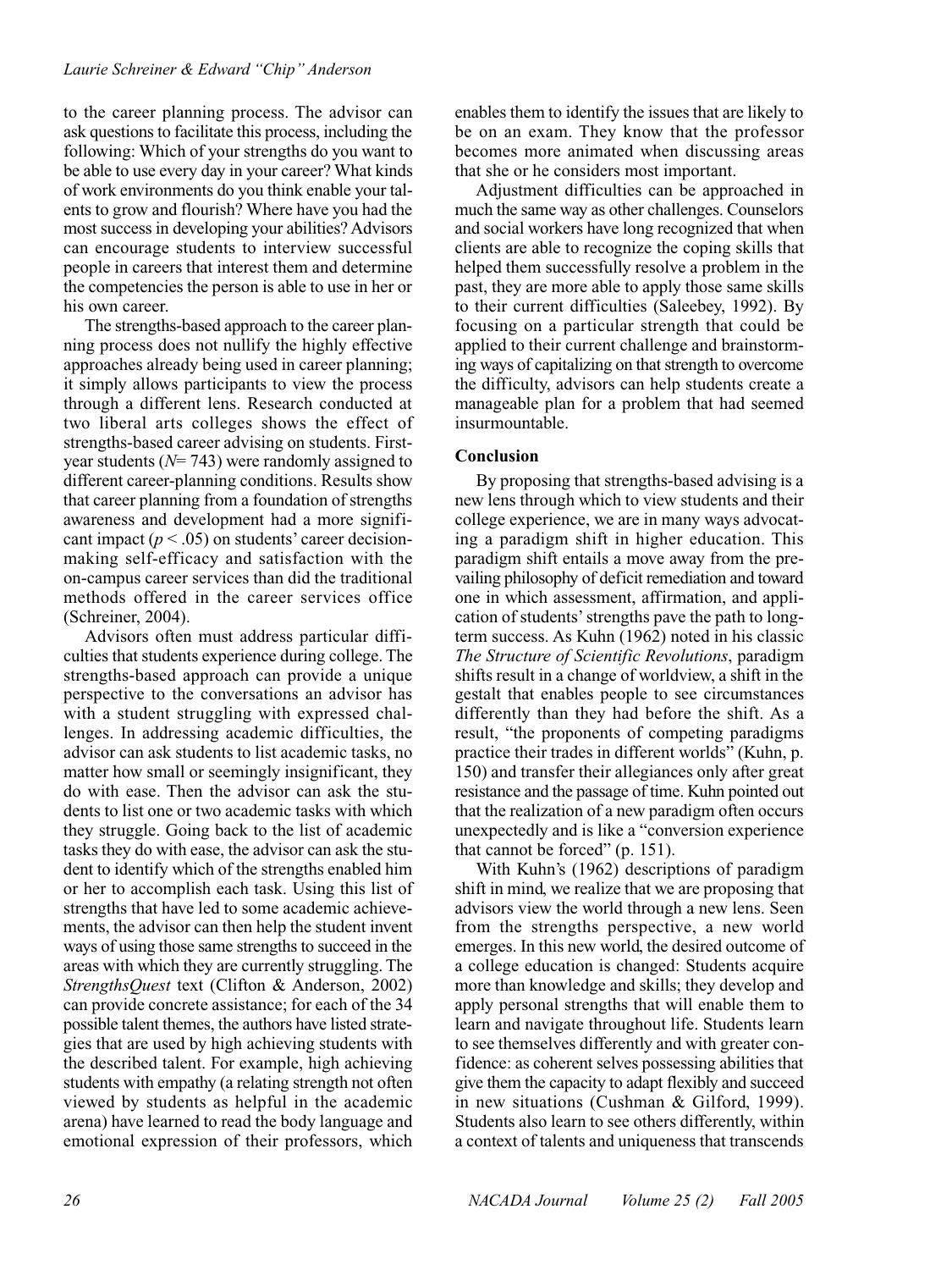gender and race and cannot be reduced to labels or categories. Advisors enable students to grasp a new vision of a college education that provides confidence and direction for the future, and students are equipped for the unknown complexity of a changing society by being grounded in a coherent sense of who they are and what they have to offer.

In this new world, advisors see with new eyes as well: visualizing students as already having within them the ingredients for success and viewing advising as a relationship that draws out and affirms these strengths. The nature of advising changes as advisors teach students to identify and apply their strengths to the challenges they face and work with students who are moving toward a life of integrity by fully developing and applying their talents.

In conclusion, we believe that a strengths-based approach to advising holds enormous promise for enabling students to fulfill their potential and achieve excellence in the college environment. Initial research has demonstrated the effectiveness of this approach, and research in a variety of settings has emphasized that strengths develop best within a context of supportive relationships (Clifton & Nelson, 1992). We believe the advising relationship is the best means for helping students develop strengths that translate to success in college and beyond.

## **References**

- Abelman, R., & Molina, A. (2002). Style over substance reconsidered: Intrusive intervention and at-risk students with learning disabilities. *NACADA Journal, 22*(2), 66–77.
- Aldwin, C. M., Sutton, K. J., & Lachman, M. (1996). The development of coping resources in adulthood. *Journal of Personality, 64*(4), 837–71.
- Anderson, E. C., & McGuire, W. (1997). Academic advising for student success and retention: A strengths perspective. In M. Hovland, E. Anderson, W. McGuire, D. Crockett, J. Kaufmann, & D. Woodward (Eds.), *Academic advising for student success and retention* (pp. vii-xiii). Iowa City, IA: Noel-Levitz.
- Aspinwall, L. G., & Staudinger, U. M. (2002). *A psychology of human strengths: Fundamental questions and future directions for a positive psychology*. Washington, DC: American Psychological Association.
- Bandura, A. (1977). Self-efficacy: Toward a unifying theory of behavioral change. *Psychological Review, 84*(2), 191–215.
- Bandura, A. (1997). *Self-efficacy: The exercise of control*. New York: W. H. Freeman.
- Baumgardner, A. H. (1990). To know oneself is to like oneself: Self-certainty and self-affect. *Journal of Personality and Social Psychology, 58*(6), 1062–72.
- Brown, T., & Rivas, M. (1994). The prescriptive relationship in academic advising as an appropriate developmental intervention with multicultural populations. *NACADA Journal, 14*(2), 108–11.
- Buckingham, M., & Clifton, D. O. (2001). *Now, discover your strengths*. New York: The Free Press.
- Buckingham, M., & Coffman, C. (1999). *First, break all the rules*. New York: Simon and Shuster.
- Burg, J. E., & Mayhall, J. L. (2002). Techniques and interventions of solution-focused advising. *NACADA Journal, 22*(2), 79–85.
- Cameron, K. S., Dutton, J. E., & Quinn, R. E. (Eds.). (2003). *Positive organizational scholarship: Foundations of a new discipline*. San Francisco: Berrett-Koehler.
- Chando, C. M. (1997). *Predicting advising style preference from student characteristics*. Unpublished doctoral dissertation, University of Memphis, Tennessee. (UMI No. 930635)
- Clausen, J. A. (1998). Life reviews and the life stories. In J. Z. Giele & G. H. Elder (Eds.), *Methods of life course research: Qualitative and quantitative approaches* (pp. 189–212). Thousand Oaks, CA: Sage.
- Clifton, D. O., & Anderson, E. C. (2002). *StrengthsQuest: Discover and develop your strengths in academics, career, and beyond*. Washington, DC: The Gallup Organization.
- Clifton, D. O., & Harter, J. K. (2003). Strengths investment. In K. S. Cameron, J. E. Dutton, & R. E. Quinn (Eds.), *Positive organizational scholarship* (pp. 111–21). San Francisco: Berrett-Koehler.
- Clifton, D. O., & Nelson, P. (1992). *Soar with your strengths*. New York: Bantam Doubleday Dell.
- Connelly, J. (2002). All together now. *Gallup Management Journal, 2*, 12–18. Retrieved June 24, 2005, from http://gmj.gallup.com/content/default.asp?ci=763
- Crookston, B. (1972). A developmental view of academic advising as teaching. *Journal of College Student Personnel, 13*(1), 12–17.
- Csikszentmihalyi, M. (1990). *Flow: The psychology of optimal experience*. New York: Harper-Collins.
- Cushman, P., & Gilford, P. (1999). From emptiness to multiplicity: The self at the year 2000. *Psychohistory Review, 27*(2), 15–31.

Dodgson, P. G., & Wood, J. V. (1998). Self-esteem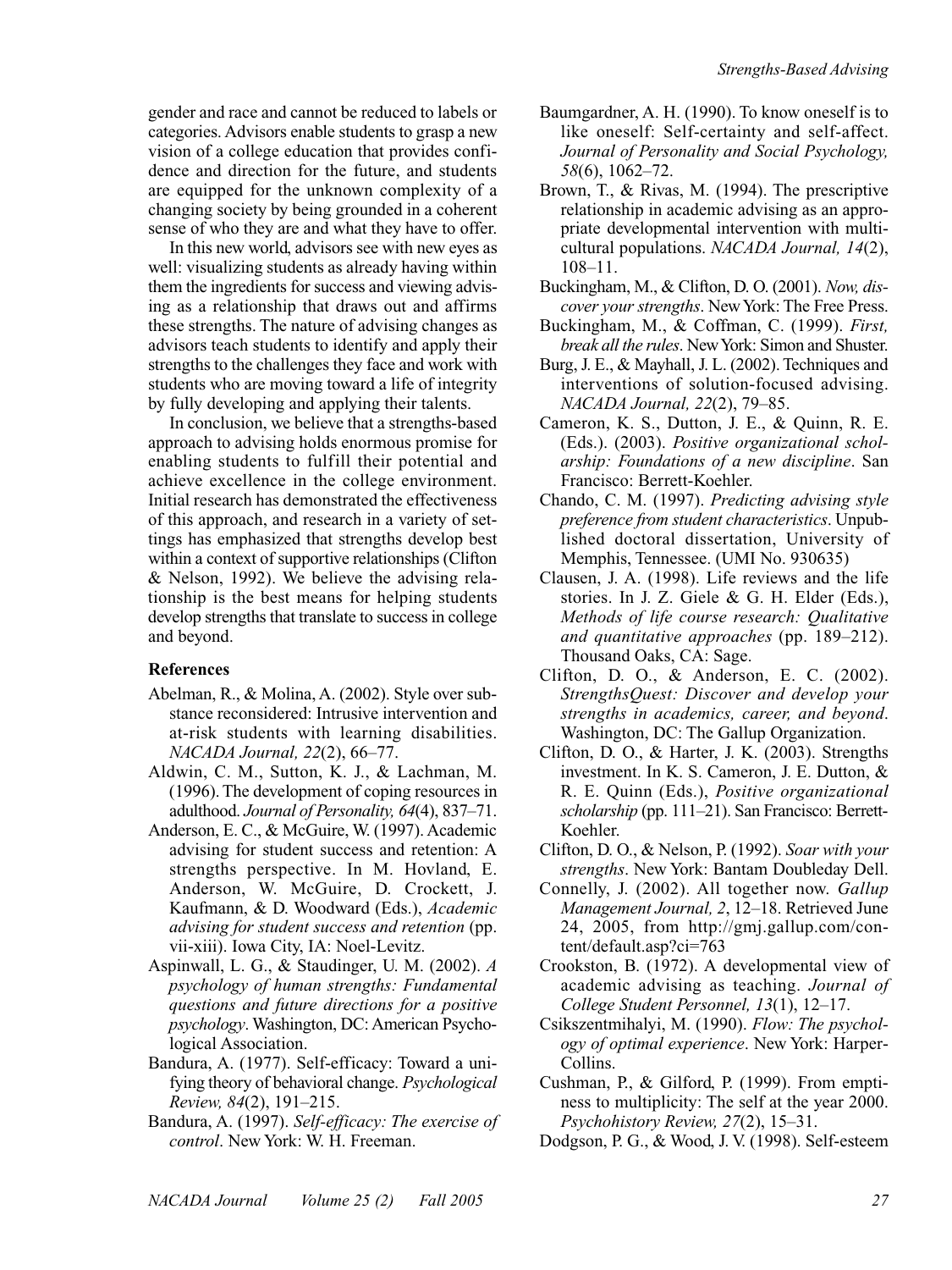and the cognitive accessibility of strengths and weaknesses after failure. *Journal of Personality and Social Psychology, 75*(1), 178–97.

- Ender, S. C., & Wilkie, C. J. (2000). Advising students with special needs. In V. N. Gordon & W. R. Habley (Eds.), *Academic advising: A comprehensive handbook* (pp. 118–43). San Francisco: Jossey-Bass.
- Fielstein, L. L. (1989). Developmental versus prescriptive advising: Must it be one or the other? *NACADA Journal, 9*(2), 76–79.
- Fredrickson, B. L. (2001). The role of positive emotions in positive psychology: The broadenand-build theory of positive emotions. *American Psychologist, 56*(3), 218–26.
- Fredrickson, B. L. (2003). Positive emotions and upward spirals in organizations. In K. S. Cameron, J. E. Dutton, & R. E. Quinn (Eds.), *Positive organizational scholarship: Foundations of a new discipline* (pp. 163–75). San Francisco: Berrett-Koehler.
- Gallup Organization. (n.d.). *Clifton StrengthsFinder*. Retrieved May 13, 2005, from http://www. strengthsquest.com/
- Gardiner, L. F. (1994). *Redesigning higher education: Producing dramatic gains in student learning* (ASHE-ERIC Higher Education Report No. 7). Washington, DC: ERIC Clearinghouse on Higher Education, George Washington University Graduate School of Education and Human Development.
- Gordon, V. (1994). Developmental advising: The elusive ideal. *NACADA Journal, 14*(2), 71–75.
- Grites, T. J., & Gordon, V. N. (2000). Developmental academic advising revisited. *NACADA Journal, 20*(1), 12–14.
- Harter, J. K., & Schmidt, F. L. (2002). Business-unitlevel relationship between employee satisfaction, employee engagement, and business outcomes: A meta-analysis (Gallup Technical Report). Omaha, NE: The Gallup Organization.
- Hemwall, M. K., & Trachte, K. C. (1999). Learning at the core: Toward a new understanding of academic advising. *NACADA Journal, 19*(1), 5–11.
- Hodges, T. D., & Clifton, D. O. (2004). Strengthsbased development in practice. In P. A. Linley & S. Joseph (Eds.), *International handbook of positive psychology in practice: From research to application* (pp. 256–68). New York: Wiley and Sons.
- Hovland, M. J., Anderson, E. C., McGuire, W. G., Crockett, D., Kaufmann, J., & Woodward, D. (1997). *Academic advising for student success and retention*. Iowa City, IA: Noel/Levitz.
- Hunter, M. S., & White, E. R. (2004). Could fixing academic advising fix higher education? *About Campus, 9*(1), 20–25.
- Kuhn, T. S. (1962). *The structure of scientific revolutions*. Chicago: The University of Chicago Press.
- Kulkin, S. G., & Kulkin, C. R. (1997). *CareerQuest*. New Castle, PA: The Institute for Motivational Living.
- Loehr, J., & Schwartz, T. (2003). *The power of full engagement: Managing energy, not time, is the key to high performance and personal renewal*. New York: The Free Press.
- Lopez, S. (2004, January). *Naming, nurturing, and navigating: Capitalizing on strengths in daily life*. Paper presented at the Gallup Organization Conference on Building a Strengths-Based Campus, Omaha, NE.
- Lowenstein, M. (1999). An alternative to the developmental theory of advising. *The Mentor, 1*(4). Retrieved November 5, 2003, from www.psu. edu/dus/mentor
- Mayhall, J. L., & Burg, J. E. (2002). Solutionfocused advising with the undecided student. *NACADA Journal, 22*(1), 76–82.
- Melander, E. R. (2002). The meaning of "studentcentered" advising: Challenges to the advising learning community. *The Mentor, 4*(4). Retrieved November 5, 2003, from www.psu.edu/dus/ mentor
- Peterson, C., & Seligman, M. E. P. (2004). *Character strengths and virtues: A Handbook and classification*. Washington, DC: The American Psychological Association.
- Ryan, R. M., & Deci, E. L. (2000). Self-determination theory and the facilitation of intrinsic motivation, social development, and well-being. *American Psychologist, 55*(1), 68–78.
- Saleebey, D. (Ed.). (1992). *The strengths perspective in social work practice*. New York: Longman.
- Saleebey, D. (1996). The strengths perspective in social work practice: Extensions and cautions. *Social Work, 41*(3), 296–305.
- Schreiner, L. (2000). *Career Quest: A validity study*. New Castle, PA: The Institute for Motivational Living.
- Schreiner, L. (2004). *Affirming students'strengths: A campus-wide approach to student success and retention* (Report to the Fund for the Improvement of Post-secondary Education P116B000306). Washington, DC: U. S. Department of Education.
- Seligman, M. E. P. (1998). Building human strength: Psychology's forgotten mission. *APA Monitor,*